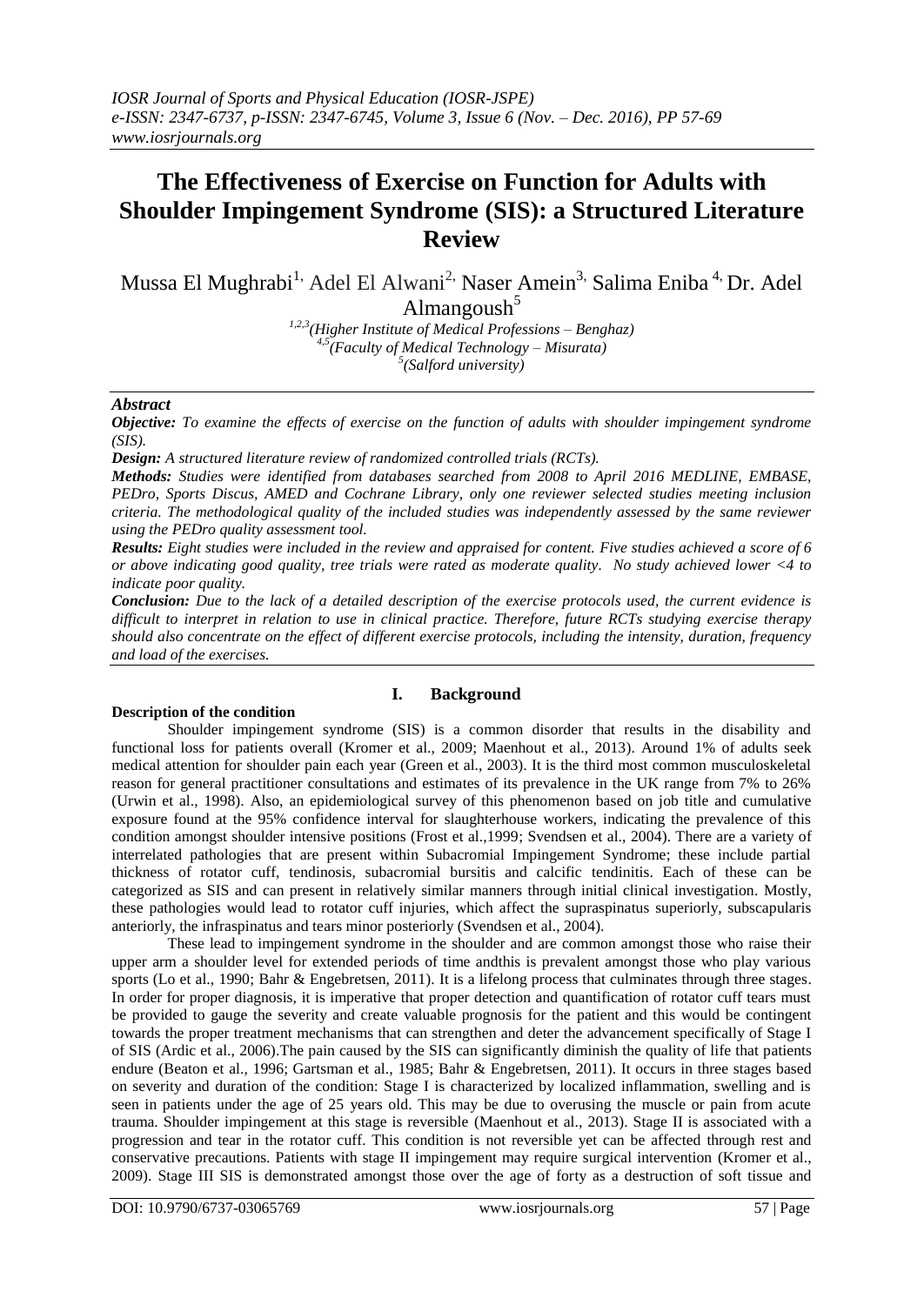rupture of the rotator cuff. Physical and other surgical interventions are necessary frequently in this stage (Mullaney et al., 2014). When shoulder symptoms are present for more than three months during the past year, it is possible to diagnose impingement. Magnetic Resonance Imaging (MRI) techniques allow differentiation to guide further physiological management (Koester et al., 2005).

## **Description of the intervention**

There are numerous management techniques through physiotherapy that aim toassist symptoms of SIS. Exercise and manual mobilization are some common forms that have been proved efficacious (Desmeules et al., 2003; Linsell et al. 2006). Treatment is subjective to the dependence of training and requires careful evaluation. The common theme is an element of exercise that can benefit any physiotherapy program for SIS (Brukner et al., 2002; Desmeules et al., 2003). Therefore, exercise is a valuable intervention that can potentially provide benefits to patients suffering from shoulder pain of this variety. Should exercise can promote strengthening, relief of pain and healing that can reverse conditions of abnormal muscle imbalance. These can restore a painfree sate of motion (Green et al., 2003). Since Stage I of SIS can be reversed according to the proper management and exercise, it is possible that loaded exercise can demonstrate benefits towards the management of the disorder (Bang et al., 2000).

This disorder does not have to self-limiting as shoulder impingement can frequently be seen as refractory and patients can benefit from nonsurgical intervention (Linsell et al., 2006; McClure et al., 2004). Therapeutic exercise programs can add value to patients with initial stages of impingement (McClure et al, 2004). This is due to the ability for physical exercise to restore mobility and stability through enhancement of glenohumeral and scapulothoracic muscular function (Bang et al, 2000; Lo et al., 1990). It has been demonstrated further that the incorporation of active exercise in combination with joint mobilization and other modalities of therapy can be beneficial towards healing shoulder impingement and limiting the pain that patients experience while assisting in reversal of the condition (Bang et al., 2000).

## **How the intervention might work**

Shoulder pain can decrease as a result of strength through exercise. These changes are relevant to the improvement of functional activities such as simple forward reaching or overhead extension (Ardic et al., 2006). Exercise, especially in therapeutic forms can determine long-term benefits that result in optimal conditions for strengthening functions. In his way, exercise could contribute to increased pain-free range of motion as well as significant reduction in overall shoulder pain (Bang et al., 2000). Since SIS has been managed with exercise, the results of particular mechanisms would be based on the unique protocol established by the particular exercise regime (Desmueles et al., 2003; McClure et al., 2006). In demonstrating the three dimensional scapular kinematics, functional limitations and physical impairments that could be changed through exercise, it can be demonstrated that passive ranges of motion could increase for both internal and external rotation (Bang et al. 2000; McClure et al, 2004). Exercise can potentially diminish pain, increase shoulder functions and related physical functions (de Souza et al., 2009). Combined with proper education and effective strategies, simple exercise routines can contribute to patient expansion and understanding of the underlying improvement techniques and mechanisms (McClure et al., 2004). Since it is unclear how the specific nature of this modality works because of the highly diversified nature of clinical presentations and exercise regimes, further research and incorporation of specific assessments on the range of motion and other qualitative perceptions the patient may face is necessary to elucidate how the intervention will work (Desmueles et al, 2003).

## **Why it is important to do this review**

It is important to study the effect of exercise on shoulder impingement in order to review the validity of the intervention as well as comparisons regarding usual care amongst physiotherapy. By utilizing only randomized controlled trials (RCTs) it is possible to trials to assess the intervention group with regards the therapeutic exercise and combination exercises. In evaluating the effectiveness of exercise the purpose of this investigation will be identify functional improvement to the shoulder amongst adults. Since it has been demonstrated that certain elements of patient discomfort can be managed through the use of exercise, exploring this review will provide a clear and useful explanation of the specific function that exercise can provide for SIS. Studying this area of treatment can help cultivate an understanding of he efficacy that certain exercisehas for patients with clinical signs of SIS. While there are documented examples of the value that physiotherapist initiated and led programs have towards managing pain, there are significant areas of comparison that will illustrate the benefit of exercise in comparison to other non-surgical and surgical interventions alike (Kromer et al., 2009). Such an understanding can assist in creating physiotherapy plans that involve useful aspects for the diversified type of pain or condition that a patient experience. In such a way the modality of healing and improvement will be contingent on education and practice that a physiotherapist can involve within their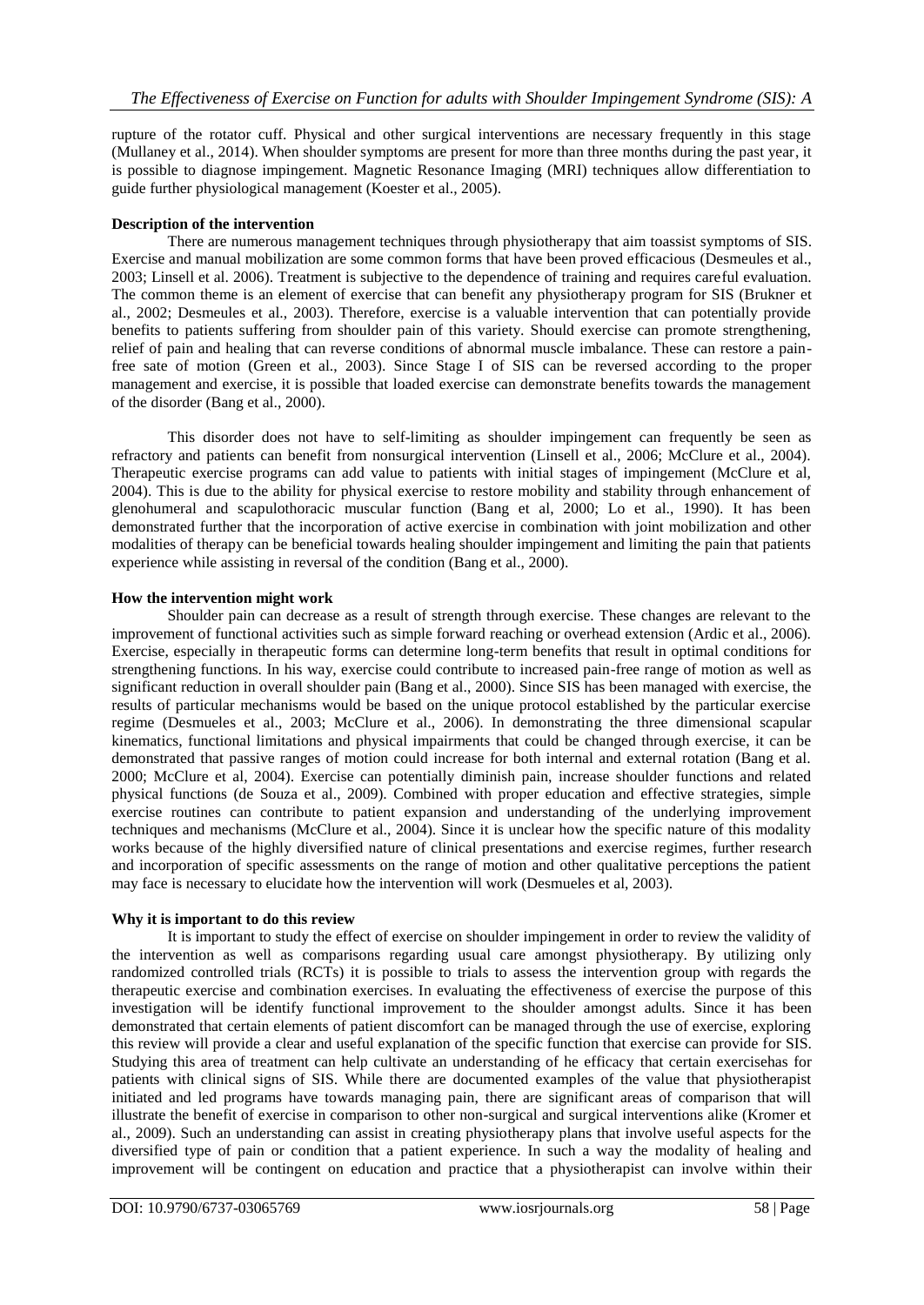practice for maximum efficacy and value towards patient healing. Previous reviews had a similar aim as the current review were constrained by the limited number of good-quality studies and available methodological quality was generally poor, with no sample size calculations, lack of detail on interventions and lack of blinding of outcome assessment (Michener et al., 2004; Kelly et al., 2010).The uncertainty for the effects of exercises on function, pain, muscle strength and quality of life needs a recent review with up to date studies.

## **The objectives:**

To examine the effects of exercise on the function of adults with shoulder impingement syndrome. In this review the intervention will be compared with standard physiotherapy intervention.

## **II. Methods**

This review was conducted following the Preferred Reporting Items for Systematic reviews and Meta-Analyses (PRISMA) guidelines (Moher, et al. 2009).

# **Criteria for considering studies for this review:**

The criteria of inclusion have been adopted because the study aims to be carried out with the minimum bias, and as many grounded conclusions as possible. According to Rochon*et al*. (2005), "one powerful strategy to minimize selection bias is to restrict inclusion in the study to those with a defined diagnosis or specific characteristics" (p.897).

#### **Types of studies included:**

Only randomised controlled trails (RCTs) which test the effects of exercise interventions on people with shoulder impingement syndrome (SIS) were included in this review. The participants of the included trails were randomized to the following:

- Intervention group: who will experience a single exercise intervention or a multiple exercise intervention, versus
- control group: who will experience usual activities, usual health care, electrotherapy, or activities (such as attending recreational or educational activities or groups) that received the same attention (number of attendances at classes or contact with the research team) as the exercise group.

Trials that compare two or more exercise interventions and a control group were also included.

#### **Types of Participants:**

Participant characteristics of interest included adult patients diagnosed with signs and symptoms of SIS Stage 1 or 2. Studies which included participants with SIS stage three, or painful/stiff shoulder are associated with other diagnoses, e.g. frozen shoulder, or postsurgical patients were excluded.

#### **Type of Interventions:**

Exercise interventions designed to improve SIS were defined as those in which participants exercise their muscles (and neuromuscular responses) against an external force as an outcome of voluntary movement. This was also defined as loaded (against gravity or resistance) exercise or active free exercises (unloaded exercises) as a component of the intervention. Examples of exercise interventions include: functional static and strengthening exercises. There are different places where the exercise interventions can take place: home, institutions, local community, or at the clinic. They can also be self-monitored by useig exercise sheets and video, or they can be monitored by individuals or groups. Different persons can play the role of supervisor: the patients themselves, the patines" peers, or physiotherapist or any healthcare. A comparison was made with control groups who performed the usual activities, the usual health supervision, attending different types of activities which are group-related or educational. These activities gain the same attention as the exercise group in terms of the number of attendances or being connected with research team. The studies which include combined interventions were carried out.

**Type of outcome measures:** The result measures are very significant in any study. The use of the outcome data and investigation will guarantee the strength and validity of the study and it will support it. It will also ascertain that the data has reliability and authority.

**Primary** outcomes of interest included: Measures of function, such the disability of the arm, shoulder and hand (DASH), patient- reported function (PRF) and quality of life.

**Secondary** outcomes were: pain and upper limb muscle strength.

#### **Subgroup analysis and investigation of heterogeneity.**

The data mentioned in the included studies did not enable the researcher to do the following subgroup analysis that was planned a priori: Gender, athletic or not, duration and intensity of exercises sitting of the delivered interventions and types of supervisions.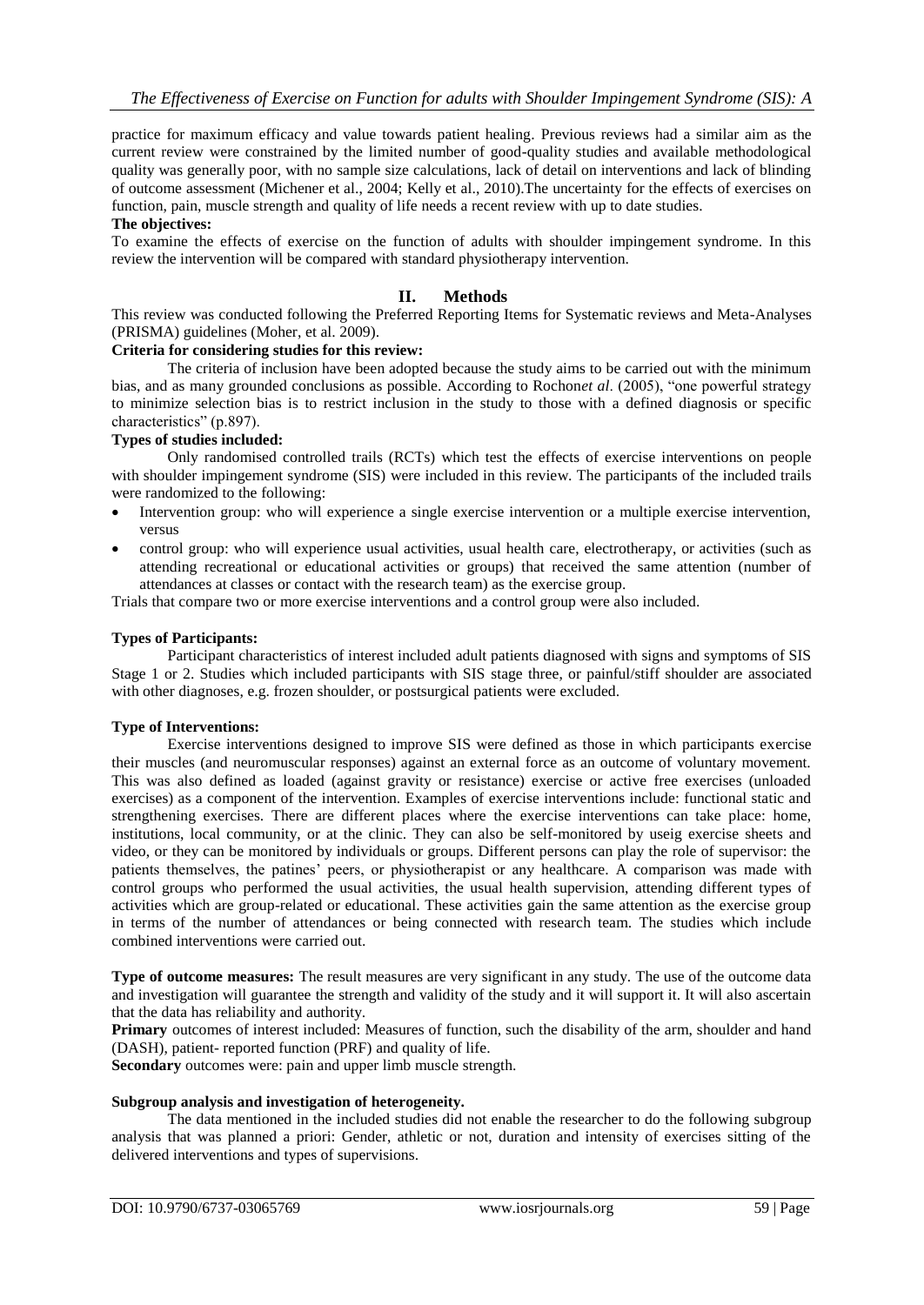## **Search strategy**

To achieve the goal of maximising the relevance of as many types of physiotherapy exercises interventions as possible because of the possibility, because there is a possibility that papers might have been missing through the searches of database, and also to identify different materials and documents. So, a hand search took place for all the relevant articles and reviews. Papers published 2008-2016 were exclusively included. The reason why only these papers were included is that the research studies before those times were assessed in previous reviews (Ainsworth & Lewis, 2007; Kromer et al., 2009).

#### **Key words used to extract the relevant articles for:**

Terms were used to conduct the search "Shoulder Impingement Syndrome" OR "subacromial impingement" AND "physiotherapy exercise intervention" OR "stage I" Or "stage II", musculoskeletal injuries of the shoulder, tendon injuries, preventing sports injuries, stretching, injury (strain, sprain and tendonitis) adult, upper limb, upper extremity, overuse and shoulder injury, to ensure a detailed and comprehensive search strategy.

| <b>Table 2.</b> Details of search strategy |                          |                                                                                       |  |  |  |
|--------------------------------------------|--------------------------|---------------------------------------------------------------------------------------|--|--|--|
| No.                                        | Criteria                 | <b>Details</b>                                                                        |  |  |  |
| 1                                          | Database utilized        | MEDLINE, Cochrane Library (systematic reviews and controlled trials registers),       |  |  |  |
|                                            |                          | EMBASE, CINAHL, Science Direct, EBSCO, Physiotherapy                                  |  |  |  |
|                                            |                          | Evidence Database (PEDro) & LILACS.                                                   |  |  |  |
| $\overline{2}$                             | Search used              | #1 - ("Shoulder Impingement Syndrome"[Mesh]) (which includes rotator cuff             |  |  |  |
|                                            |                          | syndrome, bursitis, and tendonitis)                                                   |  |  |  |
|                                            |                          | #2 - ("Physical Therapy Modalities" [Mesh]) (limited to any type of exercise therapy) |  |  |  |
| 3                                          | <b>Boolean Operators</b> | AND, OR                                                                               |  |  |  |
| 4                                          | String<br>with<br>Search | ("Shoulder Impingement Syndrome"[Mesh]) AND ("Physiotherapy OR Physical               |  |  |  |
|                                            | <b>Booleans</b>          | Therapy Exercise Modality" [Mesh] OR "Physical Therapy Specialty" [Mesh]) OR          |  |  |  |
|                                            |                          | "Exercise"[Mesh])                                                                     |  |  |  |
| 5                                          |                          | Limits                                                                                |  |  |  |
| $\mathbf{a}$                               | Published date           | From 2008 to April 2016                                                               |  |  |  |
| h.                                         | Humans/Animals           | Humans only                                                                           |  |  |  |
| c                                          | Type of Studies          | Randomised controlled trials (RCTs)                                                   |  |  |  |
| d                                          | Language                 | English                                                                               |  |  |  |

|  | Table 2. Details of search strategy |  |
|--|-------------------------------------|--|
|--|-------------------------------------|--|

**Table 3**. An example of the search strategy that was performed on MEDLINE search strategy. This strategy was modified for use on the other electronic databases with support from a librarian.

|                         | <b>Search term</b>                                                                                                                                                                                                     | <b>Limited to</b> |
|-------------------------|------------------------------------------------------------------------------------------------------------------------------------------------------------------------------------------------------------------------|-------------------|
|                         | Shoulder pain or shoulder impingement or shoulder tend or shoulder burs or rotator cuff or<br>subacromial impingement or subacromial burs or supraspinatus or impingement or<br>contractile dysfunction or painful arc | Title & abstract  |
| $\overline{2}$          | Rotator cuff/shoulder pain/shoulder impingement syndrome                                                                                                                                                               | MeSH              |
| $\mathbf{3}$            | $1$ or $2$                                                                                                                                                                                                             |                   |
| $\overline{\mathbf{4}}$ | Exercise or eccentric or concentric or loaded or resistance or muscle or physiotherapy or<br>physical therapy or rehabilitation or conservative management                                                             | Title & abstract  |
| 5                       | Exercise/resistance training/physiotherapy/physiotherapy<br>physical<br>therapy<br><sub>or</sub><br>specialty/rehabilitation/muscle strength/exercise therapy                                                          | MeSH              |
| - 6                     | 4 or 5                                                                                                                                                                                                                 |                   |
| 7                       | Randomized controlled or randomised controlled or controlled trial or randomized or                                                                                                                                    |                   |
|                         | placebo or randomly or quasi controlled trial                                                                                                                                                                          |                   |
| 8                       | Humans NOT Animals                                                                                                                                                                                                     |                   |
| 9                       | 3 and 6 and 7 not 8                                                                                                                                                                                                    |                   |

## **Study selection process The Minimization of Bias**

There can be found bias during the production of a literature review. While the review was being conducted every effort was made to eliminate the following: publication bias, bias in location of studies and biased inclusion criteria (Egger, 1998)**.** A large number of database was used in an attempt to guarantee a comprehensive search of articles regardless of type, so as to avoid publication bias. As far as possible, studies conducted in different contexts and environments were sought to avoid bias in the location of studies. Finally, to achieve the goal of eradicating bias in the inclusion criteria, all possible ways were adopted not to select studies on this basis. Articles were instead chosen according to their relatedness to the main question of the review. Each included study was scored independently by the same reviewer, using the criteria made by PEDro critical appraisal tool (Maher et al., 2003).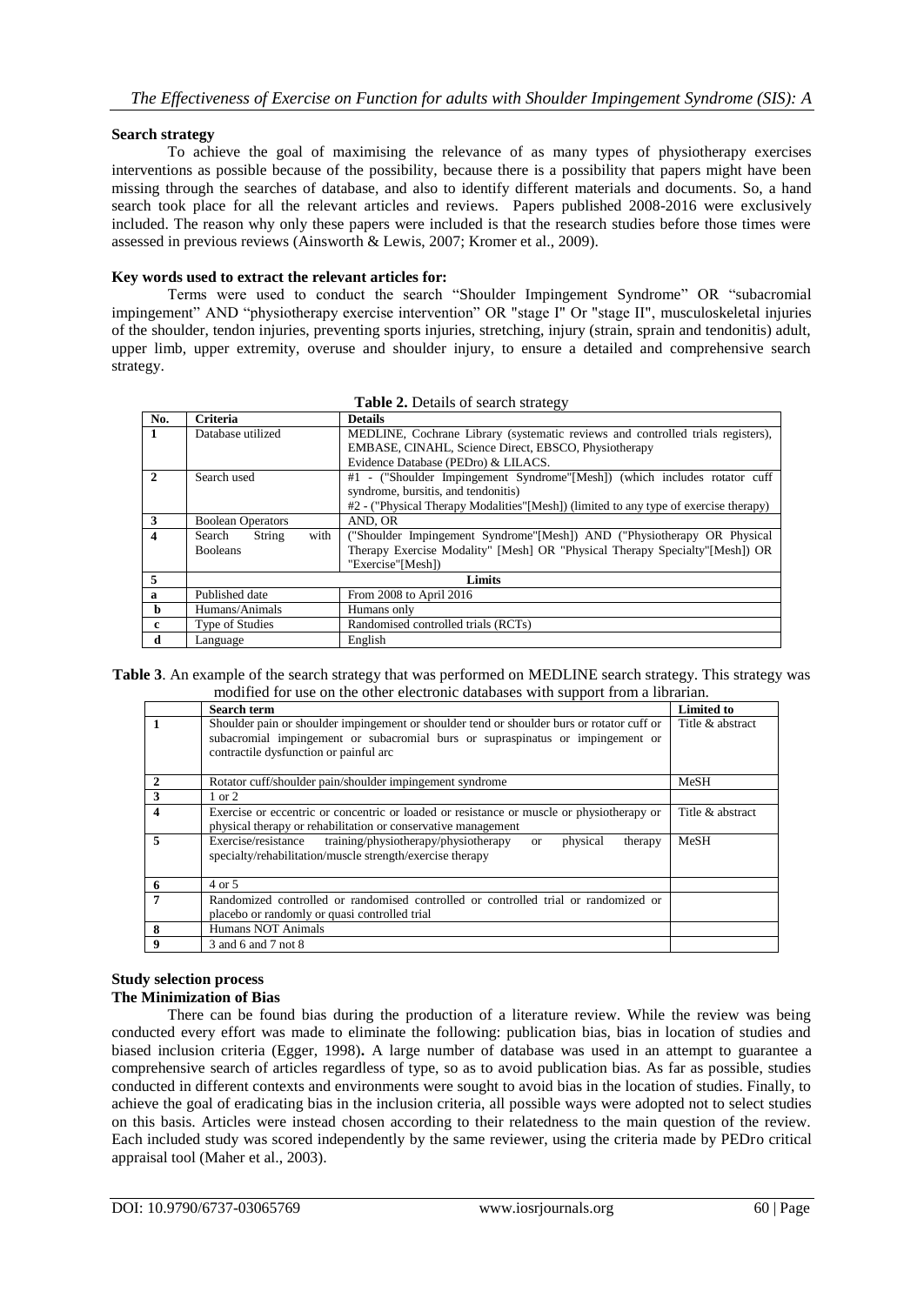## **Data extraction**

It is advisable to have at least two analysts for extracting and investigating the information in order to prevent extracting information and the inclination to dissect. The aim of this procedure was to extract the findings in a consistent manner from each qualified study. The data extraction form underlined the major elements of each study, which is related to the review aim. The data extracted from selected studies were: the authors details, purpose of trial, participant characteristics (mean age, duration of symptoms), type of exercise intervention, outcome measurements and findings (table 4).

## **Methodological quality of articles**

The aim of the scholar was to answer the questions of the PEDro chick listed questions. Each one of the papers was read with care and scrutinised twice. In the first time, papers were read quickly using simple approach that is time saving in order to obtain the relevant data. This was done by dividing the checklist which contained 11 items into 4 sections which were highlighted:

- study population study sample
- intervention,
- measurement of effect measuring the outcome
- statistical validity statistical credibility

So, the authors completed answering the questions in a sensible, organised way. Recording related answer in the same colour was found to be time saving, and it also allowed answers to be ready for analysis

#### **Methodological quality assessment**

There is a need that the evidence resulted by the study should be systematically evaluated in order to create strength, reliability and relevance for the research. This should take place before findings are used to make a decision regarding practice and it should be a crucial component in a clinical practice that is based on evidence (Polit & Beck, 2013). The evaluation supports empowering the research understanding and it will also show the interrelatedness between theory and practice that will lead to a more improved healthcare quality (Hill & Spittlehouse, 2001). The PEDro critical appraisal tool was used for the assessment of the quality of every single study"s methodology). This is an easy to administer 11-item tool giving information about the internal validity and reporting the statistical outcomes of a RCT (PEDro, 1999). Truthfulness and credibility of the PEDro-scale has been tested by a large numbers of studies and it is commonly accepted as a compatible tool for categorizing RCTs in systematic reviews (Maher et al., 2003; de Morton, 2009). Data recorded by this outcome measure are descriptions of: eligibility criteria, random allocation, concealed allocation, comparability of groups at baseline, blinding of subjects, blinding of therapists, blinding of assessors, measurement of key outcome in at least 85% of initially allocated participants, intention to treat analysis, statistical comparison between groups and point and/or variability measure. The only case where discretionary points are granted in the trial is when the information required is evaluated as it is described in the information about additional rating that is provided. Scores for RCTs as rated on the PEDro-scale (PEDro, 1999): Excellent quality 9-11; Good quality 6- 8; Moderate quality 4-5; any scores below 4 were low quality (Foley et al, 2003; Lam et al, 2007). This assessment was taken by the same investigator as mentioned above.

The relevant information regarding PEDro criterion was collected by usig all the articles and assessed in accordance to the scoring criteria established by the PEDro database (PEDro, 1999). In order to achieve a lucid comparison of ratings were gathered together on a single spread sheet. The ratings were performed by the authors; However, this method was confirmed as a possible reason for bias. In order to achieve a lucid comparison of ratings were gathered together on a single spread sheet.

#### **Best Evidence Synthesis**

Best-evidence synthesis criteria were adopted in summarizing the clinical interrelatedness of the qualitative results. Synthesis criteria as presented by Dorrestijn et al. (2009) (Fig. 1), which were modified to reflect items that were relevant for trials involving exercise. Consequently, threats to bias were inadequate randomization, inadequately concealed treatment allocation, non blinding of assessors, no intention-to-treat analysis, and no measurement of compliance with the exercise intervention. In order to summarise the veracity of evidence for each outcome, the PEDro quality classifications were added to the criteria in Figure 1.

#### **Data Analysis and Synthesis**

A meta-analysis is a statistical methodological tool which provides a straightforward estimate of the overall effectiveness of exercise on SIS and increases the power of the analysis (Higgins & Green, 2011). Because outcome measurements and intervention of included studies were heterogeneous, it was not possible to include meta-analysis). Therefore, a narrative way which uses depiction was adopted for analysis and comparison of findings yielded by the included trials. Recording of problematic effects and dropout rates was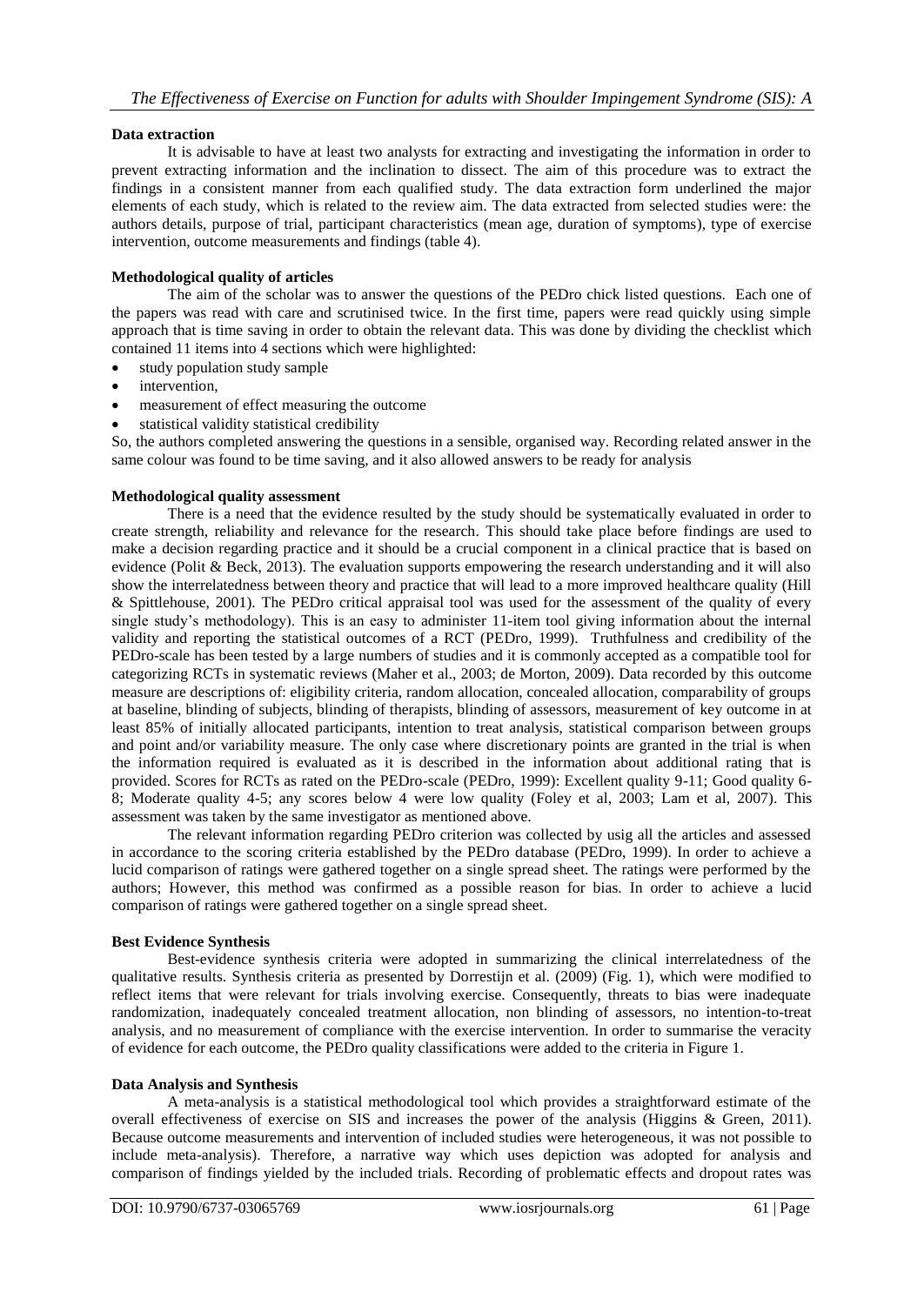#### done.

#### **Dealing with missing data**

In the case when some missing data were found during data extraction, it was attempted to contact the original investigators of the study to request the missing information.

#### **Selection of studies**

146 papers that may be relevant were the result of primary search of the websites as well as hand searches of the list of references. 87 studies were excluded because they did not meet the criteria of inclusion and exclusion. The remaining articles were downloaded with the full text that were screened as well. However, even the remaining 59 articles were subject to recording and removal of duplicants. In this case, only 8 full texts were maintained and analysed in accordance with the criteria of inclusion and exclusion.

## *Included articles*

The selection criteria of inclusion that have been adopted allowed only 8 RCTs to be selected. This is a small number but that is what the inclusion criteria permitted the researcher. However, these 8 papers are relevant and valuable because they include relevant) information concerning the effectiveness of exercises on function for adults with shoulder impingement syndrome. The RCTs included in this review were conducted in different places across the world: Norway (Østerås et al., 2009: Engebretsen et al., 2009), Sweden (Holmgren et al., 2012), Brazil (Lombardi et al., 2008), UK (Cloke et al., 2008), USA (Kachingwe et al., 2008), Canada (Szczurko et al., 2009) and Belgium (Maenhout et al., 2013).



**Figer.1** Results of PRISMA flow diagram search strategy

## **Assessment of Risk of Bias**

PEDro scale was used to assess the methodological quality of the included studies. These studies were assessed for bias. The PEDro scale is a rating system which consists of 11items. This system is used for the evaluation of internal validity of RCTs (PEDro 1999). It is a developed and advanced copy of the Delphi list originated by Verhagen et al (1998) and based on "the consensus of expert (PEDro, 1999). PEDro scales are considered to be the only one way to evaluate the methodological quality of papers: it is, however, a very common one used to evaluate RCTs included in systematic reviews that looked at physiotherapy intervention. Its use thereby increases the comparability of findings with those of other articles.

The information on eligibility criteria for subjects included and randomization process was provided clearly by 5 of included studies (Cloke et al., 2008; Østerås et al., 2009; Engebretsen et al., 2009; Holmgren et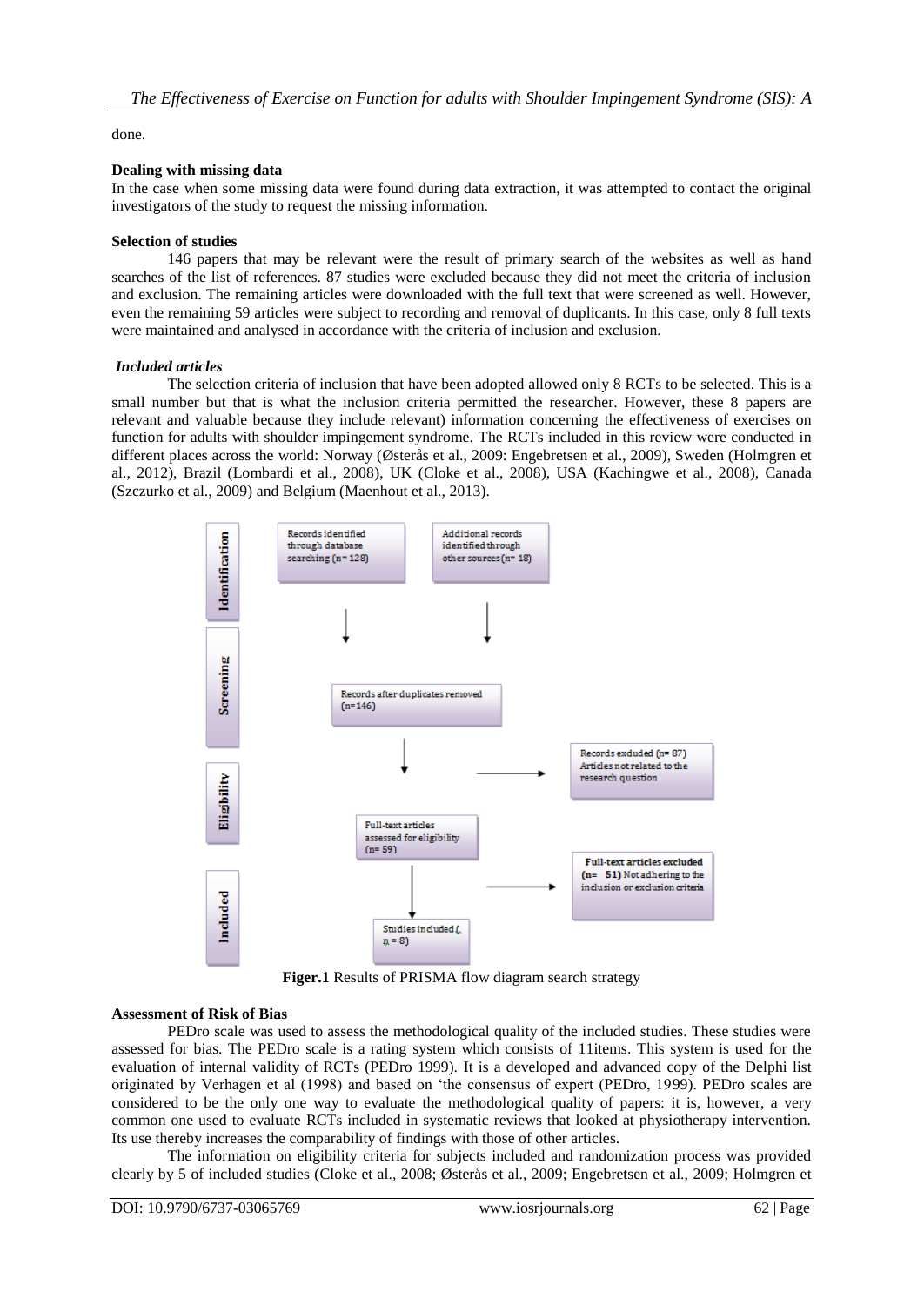al., 2012; Maenhout et al., 2013). Only two trials (Cloke et al., 2008; Kachingwe et al., 2008 Comparing between experimental and contro group did not take place and the two groups were not specified. The studies included were all too high to measure the effects for 85% of the patients who were allocated at an initial stage. The intension-to-treat analysis was used in 5 of the included studies. done in five of the studies included (Lombardi et al., 2008; Østerås et al., 2009; Engebretsen et al., 2009; Holmgren et al., 2012; Maenhout et al., 2013). All the studies clearly included between-group comparisons of findings as well as measures of variability.

|                                    | Lombardi                | Cloke et  | Kachingwe             | Szczurko                | Østerås et              | <b>Engebretsen</b>      | Holmgren,             | <b>Maenhut</b>          |
|------------------------------------|-------------------------|-----------|-----------------------|-------------------------|-------------------------|-------------------------|-----------------------|-------------------------|
| <b>PEDro criteria</b>              | et al., 2008            | al., 2008 | et al., 2008          | et al., 2009            | al., 2009               | et al., 2009            | et al., 2012          | et al., 2013            |
| 1. Eligibility criteria            | U                       |           | N                     | N                       | Y                       | Y                       | Y                     | Y                       |
| 2. Random allocation               | $\overline{\text{Y}}$   | U         | N                     | Ÿ                       | U                       | Ÿ                       | Y                     | Y                       |
| 3. Concealed                       | Y                       | Y         | U                     | Y                       | Ñ                       | $\overline{\text{Y}}$   | U                     | Y                       |
| allocation                         |                         |           |                       |                         |                         |                         |                       |                         |
| 4. Comparable                      | Ÿ                       | U         | N                     | $\overline{\mathbf{Y}}$ | Y                       | Ÿ                       | Y                     | Y                       |
| <b>baseline</b>                    |                         |           |                       |                         |                         |                         |                       |                         |
| 5. Subjects blinded                | N                       | N         | N                     | N                       | U                       | N                       | N                     | N                       |
| <b>6. Therapists blinded</b>       | N                       | N         | N                     | N                       | N                       | N                       | N                     | N                       |
| <b>7. Assessors blinded</b>        | $\overline{\mathbf{Y}}$ | Ū         | $\overline{\text{Y}}$ | Ÿ                       | Ñ                       | Ÿ                       | Y                     | Ñ                       |
| 8. Outcomes for 85%                | v                       | Ÿ         | v                     | Ÿ                       | Y                       | $\overline{\text{Y}}$   | Ÿ                     | Y                       |
| of initial participants            |                         |           |                       |                         |                         |                         |                       |                         |
| 9. Intention-to- treat<br>analysis | $\overline{\text{Y}}$   | N         | U                     | $\overline{\mathbf{U}}$ | Ÿ                       | $\overline{\text{Y}}$   | $\overline{\text{Y}}$ | $\overline{\text{Y}}$   |
| 10. Between group                  | Ÿ                       | Ÿ         | Ÿ                     | $\overline{\mathbf{Y}}$ | Y                       | $\overline{\mathbf{Y}}$ | Y                     | N                       |
| stat comparison                    |                         |           |                       |                         |                         |                         |                       |                         |
| &<br>11.Point                      | $\overline{\text{Y}}$   | U         | $\overline{\text{Y}}$ | $\overline{\mathbf{U}}$ | $\overline{\mathtt{U}}$ | U                       | N                     | $\overline{\mathbf{N}}$ |
| variability measures               |                         |           |                       |                         |                         |                         |                       |                         |
| <b>Total score</b>                 | 8                       | 5         | 4                     | 6                       | 5                       | 8                       | π                     | 6                       |

**Table 3:** Overview of all PEDro rating performed by the author (Y=yes; N= No; U= Unsure).

## *Quality of evidence*

Based on the previously determined PEDro scale, five studies were considered to be of good quality (Lombardi et al., 2008; Szczurko et al., 2009; Engebretsen et al., 2009; Holmgren et al., 2012; Maenhout et al., 2013). No study achieved lower <4. The remaining tree trials were rated as moderate quality trials (Kachingwe et al., 2008; Cloke et al., 2008 & Østerås et al., 2009).

#### **Study Characteristics**

In order to mitigate the effect resulted from the fact that the similarities and differences between the included studies were not uniform, it was suggested that a narrative summation of the results to be used as the most workable way for presenting extracted data.

| The study              | <b>Interventions</b>                            | <b>Outcome Measure</b>             | <b>Findings</b>                              |
|------------------------|-------------------------------------------------|------------------------------------|----------------------------------------------|
|                        | Intervention group: Progressive exercise        | <b>Function: DASH 3and</b>         | Exercise<br>displayed<br>group               |
| Lombardi<br>et         | resistance training for twice a wk/ 2 mo:       | DASH <sub>2</sub>                  | significant<br>reduction<br>during           |
| al. 2008               | Resisted extension/flex/MR/LR, exercise         | Pain: VAS 10 cm.                   | movement $(P= 0.001)$ , and in               |
|                        | achieved by Multi-pulley muscle building        | <b>OoL:</b> SF-36.                 | pain at rest $(P= 0.001)$ and                |
|                        | equipment                                       | <b>Strength:</b> Isokinetic        | patient reported function and                |
|                        | Control group: No treatment                     | evaluation                         | strength and improved QoL,                   |
|                        |                                                 | <b>Timing tests:</b> $0 < 2$ mo    |                                              |
| Cloke<br>et<br>al.     | Exercise parameters up to 6 sessions for 18     | <b>Function: OSS.</b>              | significant<br>No.<br>statistically          |
| 2008                   | wk                                              | <b>OoL: SF-36</b>                  | difference<br>between-groups<br>at           |
|                        | No additional information given                 |                                    | base line or 1-year follow-up.               |
|                        |                                                 | <b>Timing tests:</b> $0 < 18$ wk   |                                              |
|                        |                                                 | and 1 yr                           |                                              |
|                        |                                                 |                                    |                                              |
| <b>Kachingwe</b><br>et | <b>Exercise group</b> (1): Posterior capsular   | <b>Function: SPADI</b>             | The pain intensity was reduced               |
| al. 2008               | exercise $&$ stretching.                        | Pain: 10 point VAS.                | significantly in all groups.                 |
|                        | <b>Exercise</b> group $(2)$ : as group 1 plus   | <b>Timing tests:</b> $0 & 6 \le k$ | Exercise groups changed clearly              |
|                        | Mobilizations (GH joint).                       |                                    | on SPADI.                                    |
|                        | <b>Exercise group</b> $(3)$ : as group 1 plus   |                                    |                                              |
|                        | (Mulligan)                                      |                                    |                                              |
|                        | mobilizations).                                 |                                    |                                              |
|                        | <b>Control group (4):</b> advice only.          |                                    |                                              |
|                        | Frequency: From 1 to 3 groups $1/wk$ for 6      |                                    |                                              |
|                        | wk.                                             |                                    |                                              |
|                        |                                                 |                                    |                                              |
| Szczurko et al.        | <b>Exercise</b> group: exercise<br>$(AROM \& )$ | <b>OoL: SF-36</b>                  | Significantly improvements in                |
| 2008                   | passive) & Placebo tablets. once weekly/        | Pain & disability:                 | $\overline{QoL}$ & shoulder pain indices for |

**Table 4.** Study Characteristics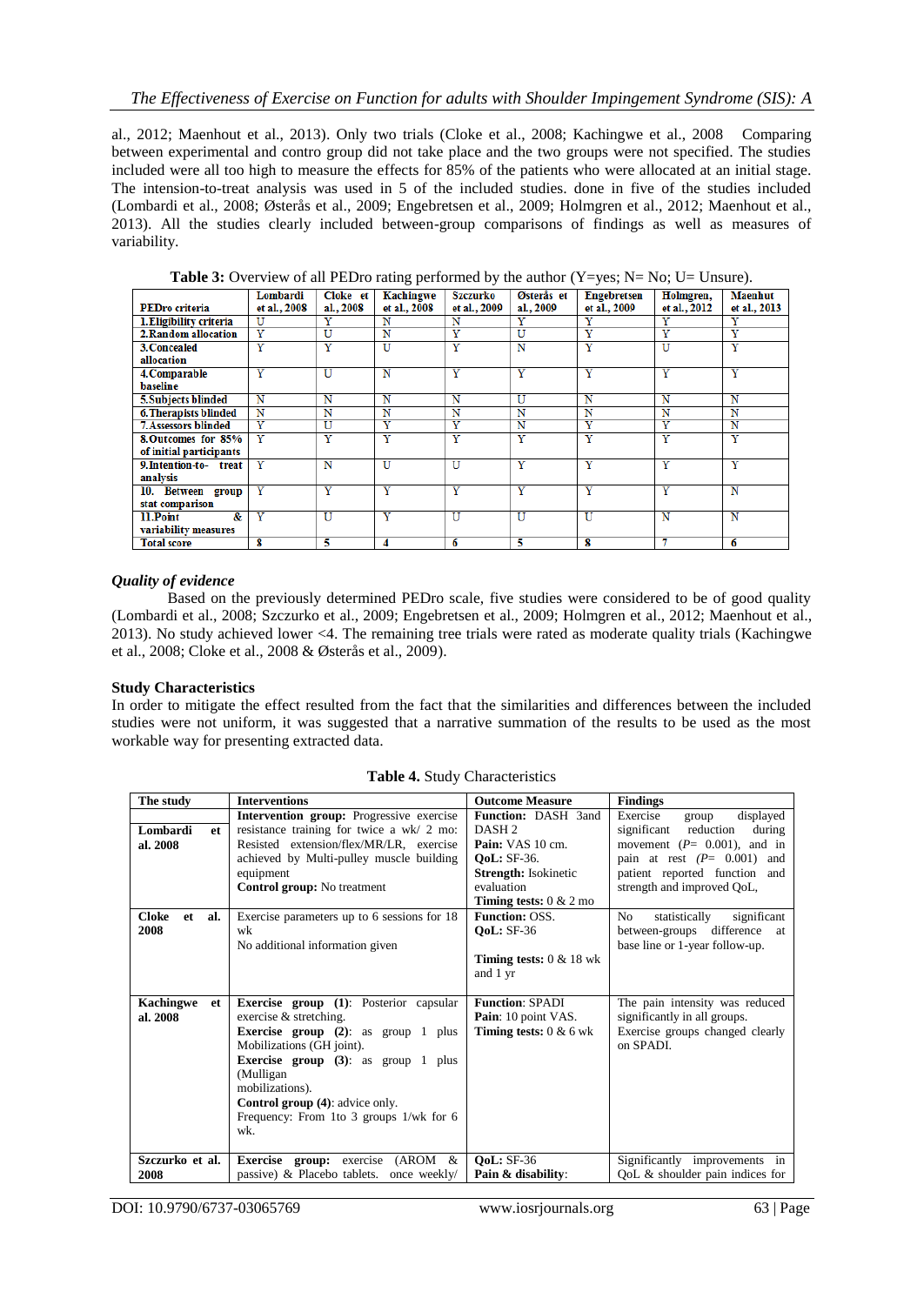|                              | 30 minutes/12 wk.                                                                                                                                                                                                                                           | VAS & SPADI                                                                                                                                                                                                                                       | two groups. Naturopatihc group                                                                                                                                                                                                                                                                                                                                      |
|------------------------------|-------------------------------------------------------------------------------------------------------------------------------------------------------------------------------------------------------------------------------------------------------------|---------------------------------------------------------------------------------------------------------------------------------------------------------------------------------------------------------------------------------------------------|---------------------------------------------------------------------------------------------------------------------------------------------------------------------------------------------------------------------------------------------------------------------------------------------------------------------------------------------------------------------|
|                              | anti-inflammatory<br>Naturopathic group:<br>diet & Acupuncture.                                                                                                                                                                                             | Timing tests: $0, 4, 8, \&$<br>$12 \text{ wk}$                                                                                                                                                                                                    | improved significantly in SPADI<br>&<br>disability scores.                                                                                                                                                                                                                                                                                                          |
|                              | (no further detail given)                                                                                                                                                                                                                                   |                                                                                                                                                                                                                                                   |                                                                                                                                                                                                                                                                                                                                                                     |
| Osteras et al.<br>2009       | Frequency: 3 PT sessions/wk12 wk<br>Progressive resistance, Resisted shoulder &<br>elbow (flexion & extension).<br>Group (1) a high-graded exercise therapy<br>(HD), Group (2) a low-graded exercise<br>therapy $(LD)$                                      | <b>Function: SRQ</b><br>Strength:<br>strength<br>(Isometric).<br>Pain: VAS.<br><b>Timing tests:</b> $0 & 3 \text{ mo}$                                                                                                                            | Improvement in function, less<br>pain<br>significantly<br>and<br>greater<br>isometric strength were showed<br>in HD group.                                                                                                                                                                                                                                          |
| Engebretsen et<br>al. 2009   | <b>Exercise group:</b> 1 PT sessions a week for<br>12 wk.<br>Sling suspension exercises.<br>Shockwave therapy group.                                                                                                                                        | <b>Function:</b> 7-point rating<br>scale.<br>Pain and<br>disability:<br>SPADI.<br>$9$ -point<br>Pain:<br>rating<br>scale.<br>Timing tests: $0, 6, 12 \&$<br>18 wk                                                                                 | SPADI scores was significantly<br>different at 6, 12, and 18 wk. in<br>exercise group only.                                                                                                                                                                                                                                                                         |
| Holmgren<br>et<br>al., 2012  | Weights and resistance bands 3 sets x 15<br>reps 2x day for 8 weeks then 1 x day for 4<br>weeks 12 weeks pain monitoring Mode<br>Group (1) specific exercise<br>Group (2) control exercise                                                                  | <b>Function:</b><br><b>DASH</b><br>Ouestionnaire<br>EQ 5D and EQ VAS<br>VAS.<br><b>Constant Murley Score</b><br><b>Timing tests:</b> $0 < 3$ mo                                                                                                   | exercise<br>showed<br>The<br>group<br>significantly higher DASH &<br>improved<br>significantly<br>in<br>constant Murley Score & VAS.<br>EQ 5D significantly higher at 3<br>months in the exercise group.                                                                                                                                                            |
| Maenhout,<br>et<br>al., 2013 | Abductors Standing, full can, thumb up,<br>abduction in scapular plain.<br>Dumbbells (Heavy load) 3 sets x 15 Reps 2<br>x day, 7 days/week 12 weeks Pain<br>monitoring mode.<br>Group (1) Traditional training rotator cuff<br>Group (2) Eccentric training | SPADI questionnaire<br>Isometric<br>strength<br>measured<br>using<br>a<br>handheld dynamometer<br>Subjective perception of<br>improvement of shoulder<br>$(5$ -point<br>pain<br>scale<br>SPADI questionnaire.<br>Timing tests: $0, 6 \& 12$<br>wk | Treatment and eccentric training<br>group showed a 15 higher gain In<br>abduction strength at 90° than the<br>treatment group.<br>Both groups showed a significant<br>improvement in SPADI scores<br>over time:<br>No significant differences in<br>patient self-rated perception of<br>shoulder<br>Improvement<br>pain<br>between treatment and exercise<br>groups |

*AROM, active range of movement NPRS, numerical pain rating scale; PT, physiotherapy; QoL, quality of life; SF-36, short form 36; SPADI, shoulder pain and disability index; RM, repetition maximum; SRQ, shoulder rating questionnaire. VAS, visual analogue scale,* a self-administered questionnaire of 12 item 'OSS'

#### **Study Population Diagnostic**

A positive (painful) Neer test for the diagnosis of shoulder impingement syndrome was used by Lombardi et al. (2008), Kachingwe, et al. (2008), Szczurko, et al. (2009), Holmgren, et al. (2012) and Maenhout, et al. (2013). A positive (painful Hawkins-Kennedy impingement test was used by Lombardi et al. (2008), Kachingwe et al. (2008), Engebretsen, et al. (2009) and Maenhout et al. (2013). The clinical sign of painful arc was considered positive if there was pain originating from the subacromial region of the shoulder during arm active abduction against gravity without resistance and was used only by Cloke, et al. (2008). limitation with the functional movement patterns of hand-behind-back or hand-behind-head used by Kachingwe, et al. (2008). Also, Speeds, Apprehension, and Subscapularis Lift tests were used by Szczurko, et al. (2009). Humerus abducted 90 degrees in the maximal passive inward rotation should givesu bacromial pain applied by Østerås, et al., (2009). Dysfunction or pain on abduction normal passive glenohumeral range of motion, pain on two of three isometric tests (abduction at 0°or 30° external or internal rotation) used by Engebretsen, et al. 2009). Finally, a positive result on Jobes test and positive result on Patte"s manoeuvre were applied by Holmgren et al. (2012) and Maenhout et al. (2013).

# **Study size**

Sample sizes ranged from a total of 33 participants (Kachingwe et al. (2008) to 112 in (Cloke et al. 2008). Østerås et al. (2009) and Maenhout et al. (2013) studied a sample of 61 participants. Lombardi et al. (2008) included 60 participants. Szczurko, et al. (2009) included 85 patients, Engebretsen et al. (2009) studied 104 and Holmgren et al. (2012) included 97 participants. With the exception of that conducted by (Maenhout, et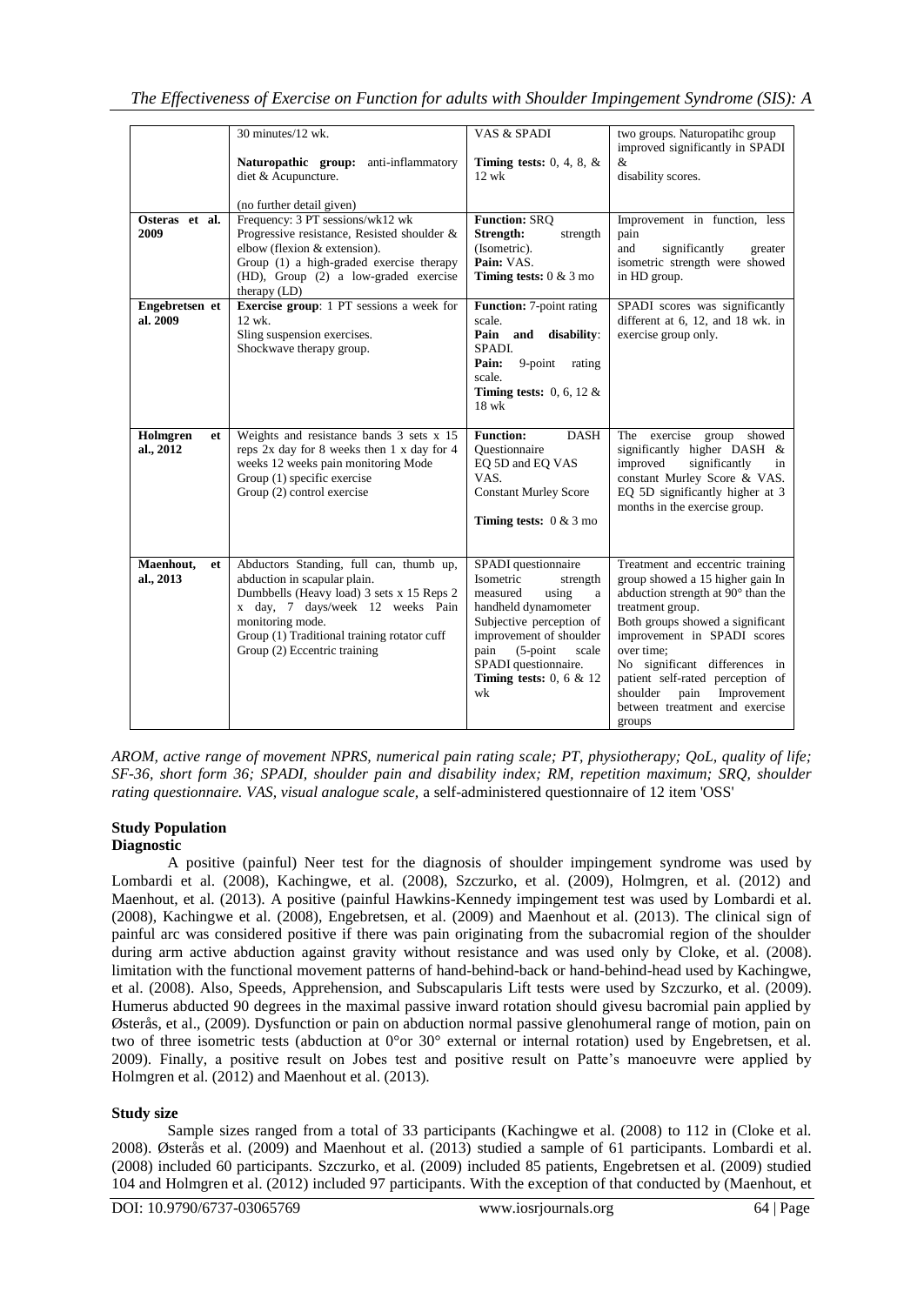al., 2013), a power calculation was not employed in any of the studies to determine the sample size. All articles did not mention the patients professions or their physical activities except the study done by Szczurko, et al. (2009) stated that they involved a members of postal employees. All the studies were ethically approved apart from Szczurko et al. (2009) and Engebretsen et al. (2009), the status of their study, in this regard, not being stated. Age, weight and body mass index were reported to be determinants of baseline characteristics. Cloke et al. (2008) and Kachingwe et al. (2008). The authors stated that the baseline measurement was significant when assessing a point of departure to which the later measurements can be compared.

| N <sub>0</sub>  | study                   | No of participants                     | Age (years)                             |  |  |
|-----------------|-------------------------|----------------------------------------|-----------------------------------------|--|--|
|                 |                         |                                        | <b>Range Mean (SD)</b>                  |  |  |
| $\overline{1}$  | Lombardi et al. 2008    | 60 patients; 46 women $& 14$ men.      | Experimental group (mean age            |  |  |
|                 |                         |                                        | $56.3 \,\text{yr}$ ).                   |  |  |
|                 |                         |                                        | <b>Control</b><br>(mean<br>group<br>age |  |  |
|                 |                         |                                        | $54.8yr$ ).                             |  |  |
| 2               | Cloke et al. 2008       | 112 patients; 64 Women & 48 men.       | Age 22 to 88 yr old.                    |  |  |
| $\mathcal{E}$   | Kachingwe et al. 2008   | 33 patients; 17 men, 16 women.         | Aged 18-74 vr.                          |  |  |
| $\overline{4}$  | Szczurko et al. 2008    | 85 patients; 50 Women & 35 men.        | Aged 18-65 vr.                          |  |  |
| 5               | Osteras et al. 2009     | 61 patients, $51$ women & 10 men.      | Aged 18-60 yr.                          |  |  |
| 6               | Engebretsen et al. 2009 | 104 patients: 52 Women & 52 men.       | Age 18-70 yr.                           |  |  |
| $7\phantom{.0}$ | Holmgren et al., 2012   | 97 participants: 36 female & 61 males. | Age 30-65 years                         |  |  |
| 8               | Maenhout, et al., 2013  | 61 participants: 16 Female & 15 males. | Group 1 means=age 40.2 years.           |  |  |
|                 |                         |                                        | Group 2 means: Age 39.4 years.          |  |  |

**Table 5.** Participants

In all the studies under consideration, the age of the patients varied with the youngest being 18 years in the studies by Kachingwe et al. (2008); Szczurko et al. (2009); Østerås et al. (2009) and Engebretsen et al. (2009) and the oldest being 88 years in the study by Cloke, et al. (2008), respectively. The mean age was stated in Lombardi et al., 2008 and Maenhout et al. (2013). The mean age with standard deviation (SD) were not stated in any included studies. All studies included males and females, with no comparison between them.

## *Dropouts*

Dropout rates ranged from 5% half of them 2.5% from exercise group (Engebretsen et al. 2009) to 20% (7 active & 10 control) did not complete the study (Szczurko et al. 2009). As shown in table (5). Of the reasons included, one can mention, failure to do it again because of injury, being ill or having to do something else.

| <b>Table</b> (3) Dropout rates, cullear approvais and power calculation |                  |                   |                                        |                 |  |  |
|-------------------------------------------------------------------------|------------------|-------------------|----------------------------------------|-----------------|--|--|
|                                                                         | power calculatio | ethically approve | Outline<br>baseline<br>characteristics | <b>Dropouts</b> |  |  |
| Lombardi et al. 2008                                                    | Not reported     | ves               | ves                                    | 13%             |  |  |
| Cloke et al. 2008                                                       | Not reported     | Yes               | Not reported                           | 20%             |  |  |
| Kachingwe et al. 2008                                                   | Not reported     | Yes               | Not reported                           | Not reported    |  |  |
| Szczurko et al. 2009                                                    | Not reported     | Not reported      | Yes                                    | 20%             |  |  |
| Osteras et al. 2009                                                     | Not reported     | Yes               | Yes                                    | 8%              |  |  |
| Engebretsen et al. 2009                                                 | Not reported     | Not reported      | Yes                                    | 5%              |  |  |
| Holmgren et al., 2012                                                   | Not reported     | Yes               | Yes                                    | 8%              |  |  |
| Maenhout, et al., 2013                                                  | Yes              | Yes               | Yes                                    | 18%             |  |  |
|                                                                         |                  |                   |                                        |                 |  |  |

**Table (5)** Dropout rates, ethical approvals and power calculation

#### **Blinding Participants**

It is not easy to be certain that participants are blinded during the studies of exercise intervention. All trials are though and assumed to have a high risk of bias for this item. One study is an exception: it is the study that was rated as not to have clear bias (Osteras et al., 2009). Another study also attempted to reduce bias by using only the advice of the physician as far as the control group was concerned (Kachingwe et al., 2008).

## **Assessors**

A total of 5 studies reported that the person who assessed the outcomes were blinded when it came to deal with the allocation of groups (Lombardi et al., 2008; Kachingwe et al., 2008; Szczurko et al., 2009; Engebretsen et al., 2009; Holmgren et al., 2012). However, 2 studies reported that the assessor was not blinded (Østerås et al., 2009; Maenhout et al., 2013). and there was one study where it was unclear from the translation (Cloke et al., 2008).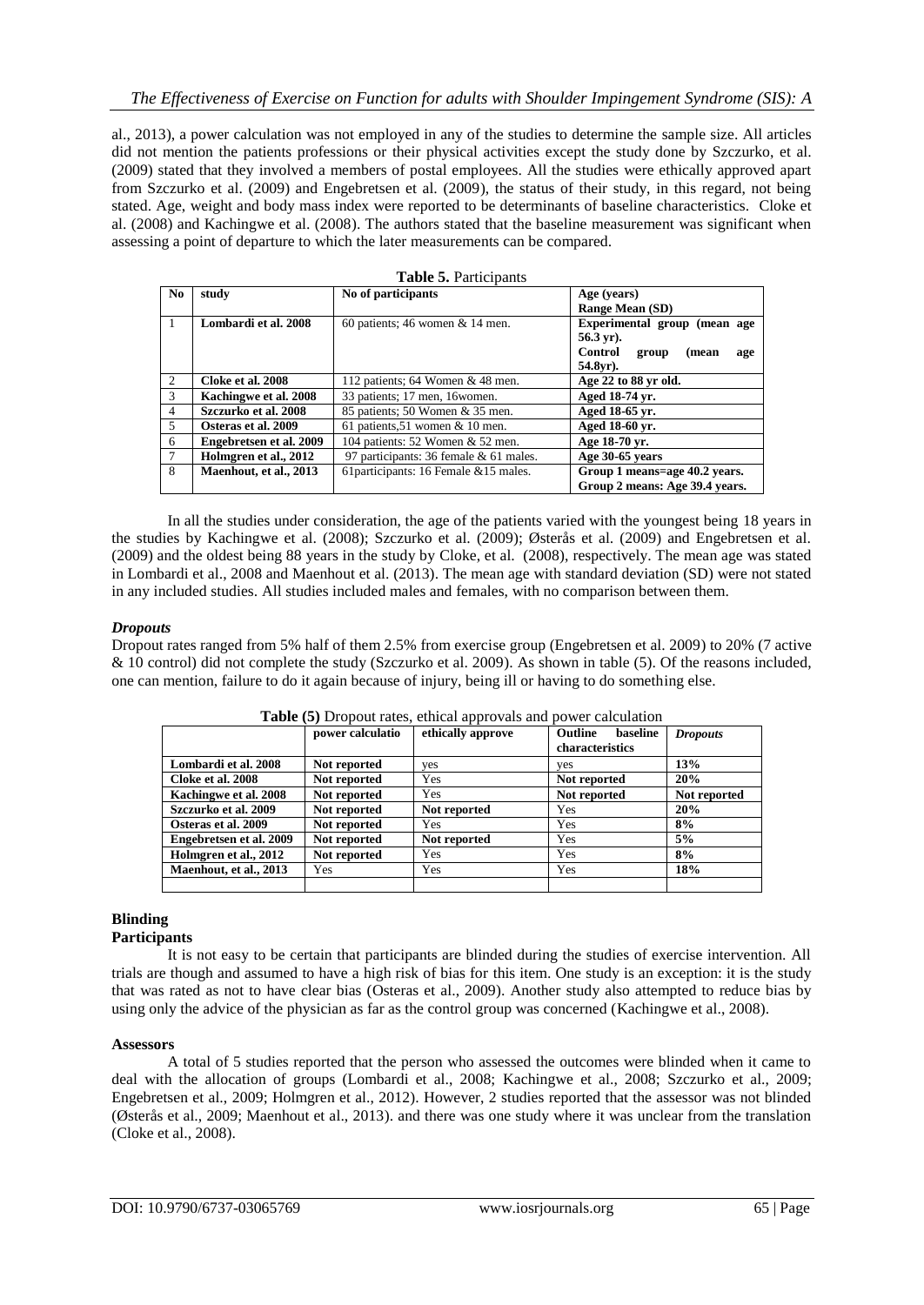## *Interventions*

The progressive resistance training (resisted flex/extension) was applied to an exercise groups in two studies (Lombardi et al., 2008; Østerås et al.,2009). While, Clock et al. (2009) applied exercise parameters, Szczurko, et al. (2009) applied passive and active range of movement (AROM) exercises. Engebretsen et al. (2009) used sling suspension exercises with education sessions on anatomy of the shoulder. Holmgren et al. (2012) used weights and resistance bands, Maenhout et al. (2013) used abductors standing, full can, thumb up, abduction in scapular plain. Finally, Kachingwe et al. (2008) had three intervention groups: group one: supervised exercise: exercises and stretching (posterior capsular), group two: supervised exercises as group 1 plus (Mulligan mobilizations) and group three: supervised exercise as group 1 plus joint mobilizations.

## **Exercise delivery**:

The period of time for the exercise programmes was 6 weeks (Kachingwe et al., 2008) to a maximum of 18 weeks (Cloke et al., 2008) with the most frequent being three m12 weeks (Szczurko et al., 2009; Østerås et al., 2009; Engebretsen et al., 2009; Holmgren et al., 2012; Maenhout et al., 2013). The individual sessions took place as often as 1-3 sessions a week (Kachingwe et al., 2008 Szczurko et al., 2009 Holmgren et al., 2012) to three sessions a week (Østerås et al., 2009), in two of the studies, there were two sessions every week (Lombardi et al., 2008; Maenhout et al., 2013). One of the studies reduced the frequency of sessions from twice a week to once a week two months after the intervention had started. Only one study reported the duration of each session; it was a 30-minute session (Szczurko et al., 2009).

## **Comparison interventions**

Only four trails included a programme of exercise only (Lombardi et al., 2008; Cloke et al., 2008; Kachingwe et al., 2008; Szczurko et al., 2009; Østerås et al., 2009; Holmgren et al., 2012; Maenhout et al., 2013), six other trials included exercise as combined with another type of treatment such as education sessions on anatomy of shoulder (Engebretsen et al., 2009). Comparison was made between the exercise interventions and control group. There was no treatment in the control group (Lombardi et al., 2008), injection treatment (Cloke et al., 2008), anti-inflammatory diet and acupuncture (Szczurko et al., 2009), control exercise (Holmgren et al., 2012), a Shockwave therapy group (Engebretsen et al., 2009) and traditional training rotator cuff (Maenhout et al., 2013). A low-graded exercise therapy group was compared with low-graded exercise therapy group in Østerås et al. (2009). It was not clear that the control group participated in the study conducted by Kachingwe et al. (2008).

## **Outcome measures used**

These studies used a multi-outcome measuresFor function DASH Questionnaire (Holmgren et al., 2012), DASH 2 and DASH 3 (Lombardi et al., 2008), a self-administered questionnaire of 12 item 'OSS' (Cloke et al., 2008), shoulder pain and disability index 'SPADI' (Kachingwe et al., 2008; Szczurko et al., 2009; Maenhout et al., 2013), SRQ (Østerås et al., 2009) and 7-point rating scale (Engebretsen et al., 2009). For pain: 10-point VAS (Kachingwe et al., 2008), 10 cm VAS (Lombardi et al., 2008), 100 mm VAS (Østerås et al., 2009), VAS 0-7 cm (Szczurko et al., 2009), 9-point rating scale (Engebretsen et al., 2009), VAS Constant Murley Score (Holmgren et al., 2012) and a handheld dynamometer subjective perception of improvement of shoulder pain (5-point scale SPADI questionnaire) (Maenhout et al., 2013). For Quality of life 'QoL': SF-36 used by (Lombardi et al., 2008; Cloke et al., 2008; Szczurko et al., 2009). Finally, strength: Isokinetic evaluation (Lombardi et al., 2008) Isometric strength (Østerås et al., 2009).

## **Results of studies (effects of treatments)**

A reduction in pain at rest with statistical significance  $(P= 0.001)$  and during movement  $(P= 0.001)$ was demonstrated in study carried out by Lombardi et al. (2008). All groups in Kachingwe et al. (2008) Decreases in pain level before and after the treatment had statistical significance. Also, in Szczurko et al. (2008) the two groups participated in the study displayed reduction in shoulder pain and QoL idices. NC group improved significantly over the PE group in SPADI total, pain, and disability subcategory scores NC group demonstrated more improvement than the PE group in SPADI total pain and disability scores. 12 wk: PE group VAS scores prepost test:  $4.85$  (1.48) to  $4.05$  (1.69) (P=0.0431). Both groups showed a significant improvement in SPADI scores over time Maenhout, et al. (2013). there was a significant difference between groups (P0.05) in Osteras et al. (2009) study. HD group underwent less pain and made improvement and better isometric ABD and ER strength. There was a significant statistical difference of exercise group for SPADI scores at 6,12, and 18 wkh which was reported in Engebretsen et al. (2009). In Lombardi et al. (2008) study patients in the extension only group were reported to make more improvement of QoL than those in the control group. Three intervention groups were reported to have a significant change on SPADI. Group 1 and 2 experienced higher change on all the measures of pain in comparison with the group of exercise alone Kachingwe et al. (2008).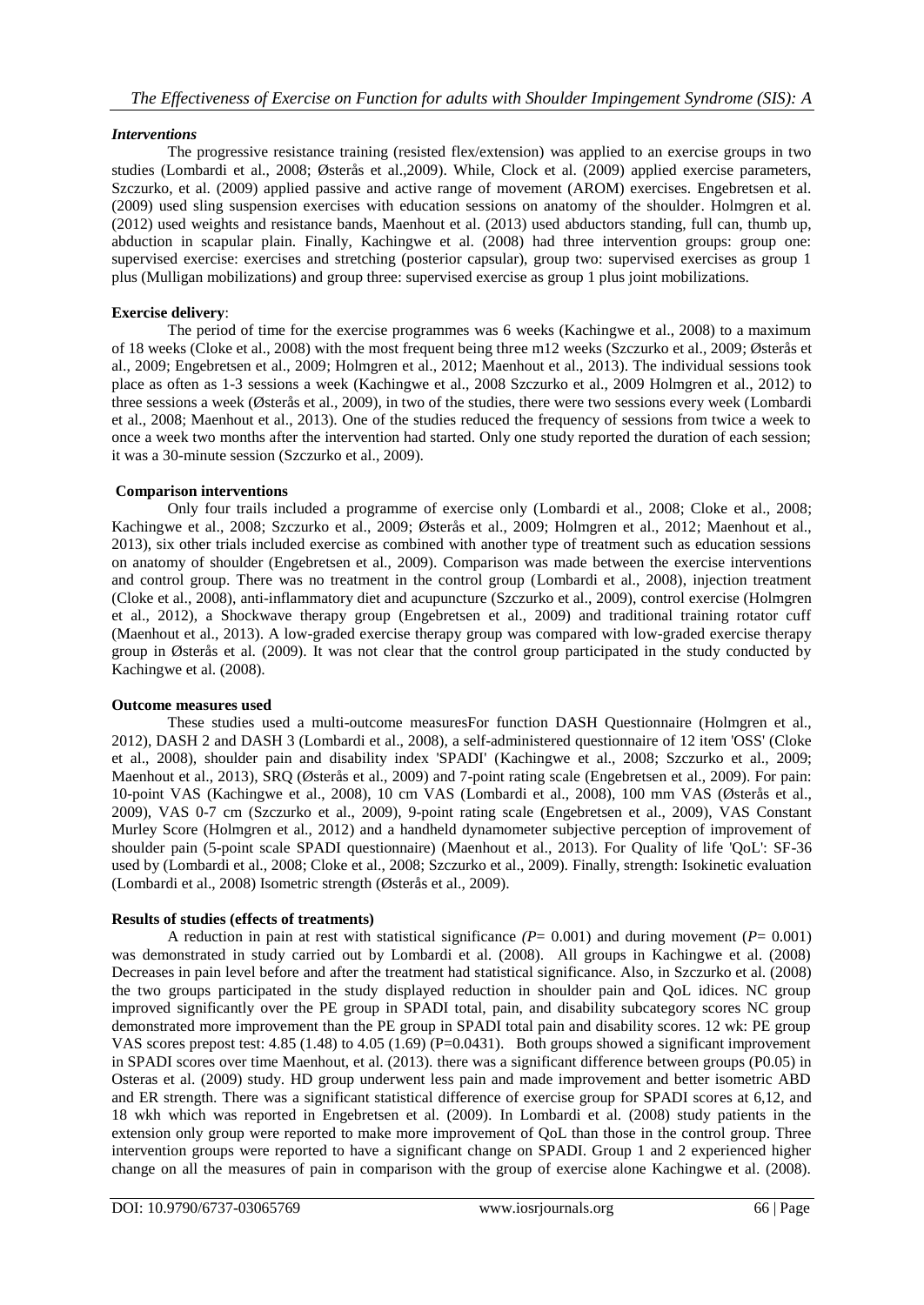Mean score of significant change in the DASH was higher in the specific exercise group. A greater improvement was reported by the specific exercise group according to Murley Score. Mean score changed in VAS at night in a significant way in the specific exercise group. After 3 months, 5D was significantly higher in specific exercise group Holmgren et al. (2012). Treatment and eccentric training group demonstrated a gain which is 15 higher in abduction strength at 90° than the treatment group Maenhout, et al. (2013).

In Cloke et al. (2008) there were not significant between- groups differences at the end of intervention or 1 year later. However, according to the outcome of power calculation, 110 patients will need an arm each. Likewise, Kachingwe et al. (2008) reported no significant between group differences. No significant differences were reported of VAS activity and rest EQ Holmgren et al. (2012). No significant differences in patient selfrated perception of shoulder pain Improvement between treatment and exercise groups Maenhout, et al. (2013). At the level of patient self-reported perception of shoulder pain Improvement, also there were no significant differences stated Maenhout, et al. (2013).

## **III. Discussion**

The present review provided data on the evidence for the effectiveness of exercise therapy and several usual care interventions for SIS. Following evaluation of the studies it can only be suggested that exercise is effective in relieving pain and improving function in SIS. The quality of information relating to the type of exercise, duration, intensity, repetitions and progression varied substantially in the included studies. On the basis of the information provided, it would be possible to repeat the exercise programme from only five of the included investigations. We were able to come to a number of conclusions on the basis of the 8 studies we analyzed. All, however, are accompanied by caveats. First, the over-all results of the qualitative synthesis suggest that exercise is effective at reducing pain and improving function for the 6 to 12-week period following treatment, with this assessment being accepted with caution because it is sup-ported by only 6 and 4 medium/high-quality RCTs, respectivelySecond, there is strong evidence that the improvements in function are maintained at long-term follow-up. Again this conclusion is accepted cautiously because it is supported by only 2 high-quality RCTs. Third, there is moderate evidence that exercise is effective in terms of improving shortterm strength. Despite descriptions of the exercise protocols, prevented definitive conclusions about which types of exercises and exercise parameters are associated with better outcomes. However, common types of exercise used in high- and medium-quality articles, and associated with decreased pain and increased function, were scapular stability exercises and rotator cuff strengthening exercises using pulley equipment or elastic band resistance and progressing through range to 90° abductions. These were conducted in supervised sessions 1 to 2 times per week and in daily home exercise programs.

Moderate evidence was found in favor of patients who received exercise therapy when compared with patients who had placebo or other physiotherapy modalities. Unfortunately, because of the lack of detailed description of baseline characteristics and exercise protocols used (eg, intensity, duration, frequency and load), the current evidence is not fully validated and difficult to interpret in relation to use in clinical practice. Appropriately designed and analysed randomised placebo controlled trials are considered to be the most rigorous study design to assess the effectiveness of a clinical investigation (Sackett et al., 2000). Due to the diversity of study inclusion criteria, interventions, types of exercise, outcome measurements, follow-up times, and home versus clinic-based programmes, it was considered inappropriate to attempt to pool the results. It is arguable that, on the basis of the findings, the effect at present should only be considered as modest. It is also not possible to determine if it is exercise alone or exercise in combination with other interventions that offers the greatest benefit. In addition, guidance as to the most appropriate exercise therapy, including duration, intensity and number of repetitions, remains speculative. There is also uncertainty as to when to start and how to progress the exercise programme. There is also no guidance to follow to inform clinicians whether the exercise needs to be specific or general in nature. Additionally, it is unclear why the exercise may be having a beneficial effect. Uncertainty exists regarding the advice a clinician should offer patients concerning the benefit of exercise therapy.

Appropriately designed randomised clinical investigations that address the areas identified as deficiencies in our knowledge base as a result of this review would help to address this lack of understanding and provide clinicians with better and more appropriate information to present to patients to help inform discussions and decisions regarding management and care pathways. For these studies to provide meaningful information, it is imperative that appropriate and validated impairment and disability outcome measures are incorporated into the design. To be able to pool the results from future randomised controlled trials, these studies should endeavour to use the same validated outcome measures.

#### **Implications for research**

Most of the existing studies in this area were found to be poorly reported and lacking sufficient and useable data for the purposes of secondary analyses and summary. Future work in this field needs to conform to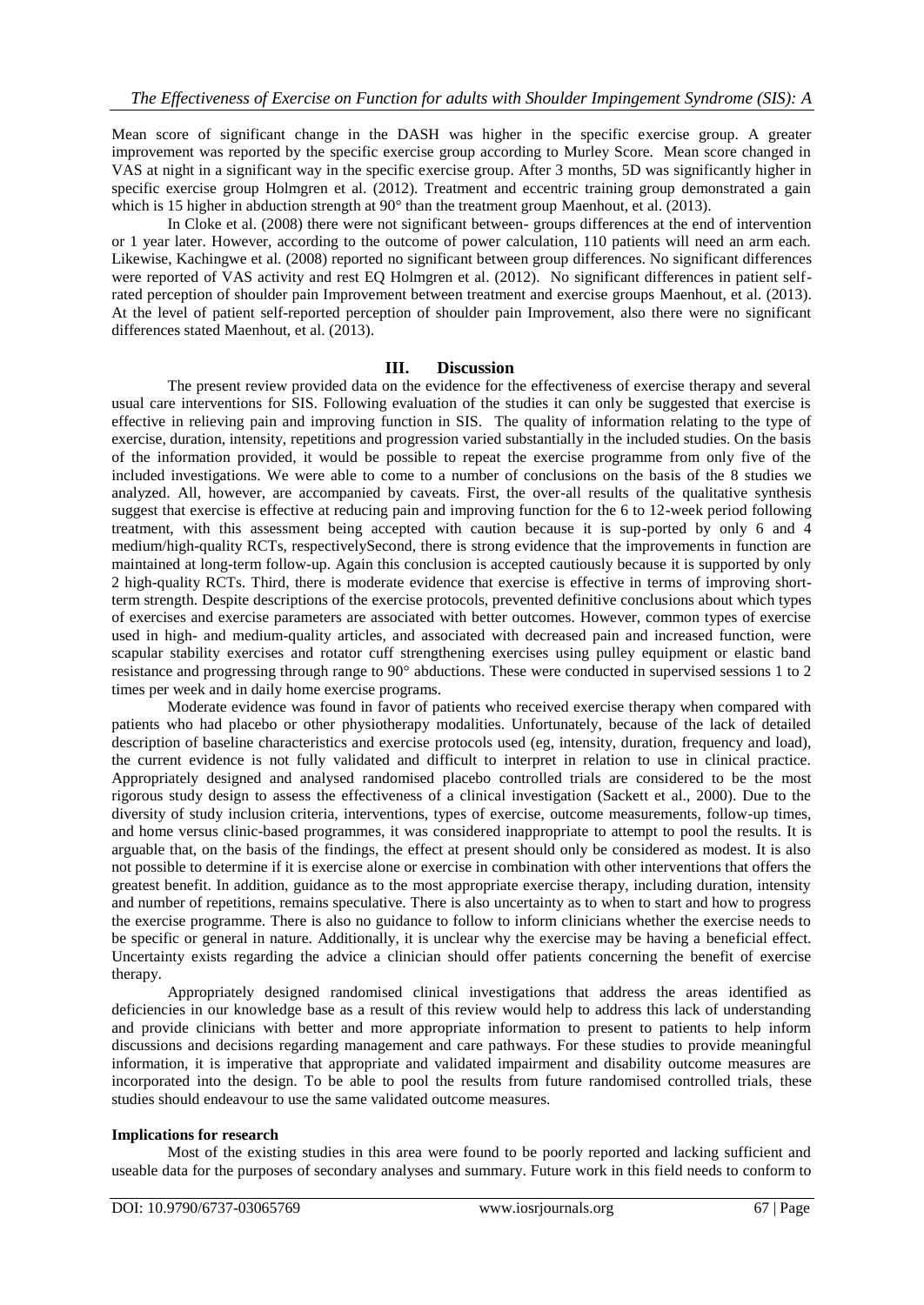the standards laid out in the revised CONSORT statement (Schulz 2010). Future studies need to consider their choice of outcome measurement so as to ensure clinical relevance. Furthermore, particular consideration should be given to the use of valid and reliable methods for collecting adverse event data. Finally, studies of longer duration are required to establish the necessary length of treatment and longer term outcomes, and studies involving a diverse range of ethnic and cultural groups would ensure greater generalisability of findings. The benefits of exercise interventions on SIS may be relatively small, so the sample sizes reported need to have adequate power to answer the research question, allowing the detection of clinically significant differences between groups. Reporting should include the method of randomisation and treatment allocation concealment and an intention-to-treat analysis performed. The history and reasons for drop-outs and exclusions (including appropriate adverse event data) throughout the trial should be ascertained and reported, so that factors affecting exercise adherence can be further explored. Ideally, rather than focusing on immediately post intervention, studies should include long-term follow-up participants (e.g. for at least one year). To enable comparison and pooling of the results of randomised controlled trials, we suggest that future studies report means with standard deviations for continuous measures or number of events and total numbers analysed for dichotomous measures.

#### **Comparison with Previous Literature**

This review assessed the effectiveness of exercise systematically qualitatively in the treatment of SIS. One previous qualitative review had a similar aim as the current review; using best evidence synthesis, it concluded that there was limited or unclear evidence for the effectiveness of exercise in the management of SAIS (Kelly et al., 2010). The authors examined 8 RCTs that published between 1993 to 2007 the review was constrained by the limited number of good-quality studies available. Although only RCTs were included, methodological quality was generally poor, with no sample size calculations, lack of detail on interventions and lack of blinding of outcome assessment. As a result of these limitations no firm conclusions can be made. Another review conducted by Michener et al. (2004) included studies published between 1980 to 2003. This review stated lots of limitations and recommended that further studies are needed to investigate these rehabilitation interventions, the superiority of one intervention over another, and the long-term outcomes of rehabilitation. Moreover, it is imperative that clinical guidelines are developed to indicate those patients who are likely to respond to rehabilitation.

## **IV. Conclusion**

The findings of this review suggest that the inclusion of exercise therapy, either in isolation or as part of a non-operative package of care has limited evidence for the its effectiveness. However, because of the lack of a detailed description of the exercise protocols used, the current evidence is difficult to interpret in relation to use in clinical practice. Therefore, future RCTs studying exercise therapy should also concentrate on the effect of different exercise protocols, including the intensity, duration, frequency and load of the exercises. However, there is no definitive guidance as to when to start the programme, what to include in the programme and when to refer for a surgical opinion. This review draws attention to the fact that many diverse exercise approaches with different levels of supervision have been investigated, but that no definitive clinical guidance is possible. As such, it is essential that appropriately designed randomised clinical investigations, using appropriate validated outcome measurements, are conducted to begin to address the considerable deficiencies in our knowledge base regarding best management practice for this common and disabling condition.

#### **References**

- [1]. Ainsworth, R., & Lewis, J. S. (2007). Exercise therapy for the conservative management of full thickness tears of the rotator cuff: a systematic review. *British journal of sports medicine*, *41*(4), 200-210.
- [2]. Beaton, D. E., Richards, R. R. (1996) Measuring function of the shoulder. A cross-sectional comparison of five questionnaires. *J Bone Joint Surg Am*, 1996;78(6), 882-90.
- [3]. Campbell collaboration (2006) *Systematic reviews in social science*. Campbell Collaboration.
- [4]. CASP (Critical Skills Appraisal Programme) homepage. Oxford: Learning & Development Public Health Resource Unit, 2007. Available at: http://www.phru.nhs.uk/casp/critical.appraisal-tools.htm (last accessed 24/03/2015)
- [5]. Cloke, D. J., Watson, H., Purdy, S., Steen, I. N., & Williams, J. R. (2008). A pilot randomized, controlled trial of treatment for painful arc of the shoulder. *Journal of Shoulder and Elbow Surgery*, *17*(1), S17-S21.
- [6]. Cook, D.J., Mulrow, C.D. & Haynes, R. B. (1997) Systematic reviews: synthesis of best evidence for clinical decisions. *Annals of Internal Medicine,* 126, 376-380.
- [7]. Concato, J., Shah, N., & Horwitz, R. I. (2000). Randomized, controlled trials, observational studies, and the hierarchy of research designs. *New England Journal of Medicine*, *342*(25), 1887-1892.
- [8]. Collins, J.A. & Fauser, B.C.J.M. (2005) Balancing the strength of systemic and narrative reviews. *Human Reproduction Update*, 11(2), 103-104.
- [9]. Cronin, P., Ryan, F. and Coughlan, M. (2008) Undertaking a literature review: a step-by-step approach. *British Journal of Nursing*, 17(1), 38-43.
- [10]. Davies, H.T.O. and Crombie, I.K. (2001) *What is a systematic review?* Hayward Medical Communication, 1(5).
- [11]. Desmeules F, Côté CH, Frémont P. (2003) Therapeutic exercise and orthopaedic manual therapy for impingement syndrome: A systematic review. *Clin J Sports Med* 2003;13(3),176-82.